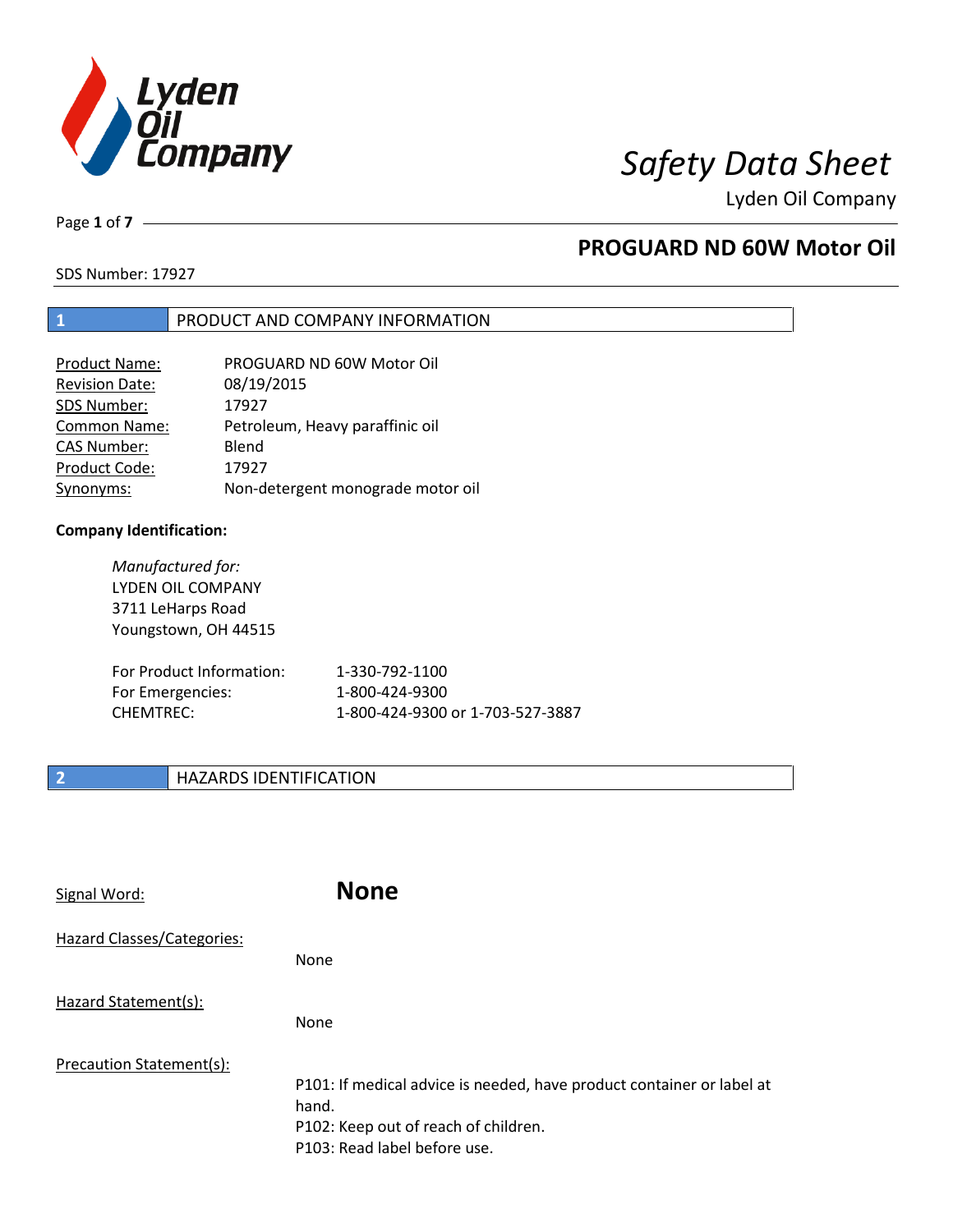

Page **2** of **7**

## **PROGUARD ND 60W Motor Oil**

SDS Number: 17927

Other Hazard Statement(s):

Repeated exposure may cause skin dryness or cracking.

|  | COMPOSITION / INFORMATION ON INGREDIENTS |
|--|------------------------------------------|
|--|------------------------------------------|

Ingredients:

*Mixture of the substances listed below with nonhazardous additions.*

| <b>Chemical Name</b>                                      | <b>CAS Number</b> | Percentage |
|-----------------------------------------------------------|-------------------|------------|
| Residual oils, petroleum, solvent dewaxed                 | 64742-62-7        | 80-90      |
| Distillates (petroleum), solvent-dewaxed heavy paraffinic | 64742-65-0        | 10-20      |

*\*Any concentration shown as a range is to protect confidentiality or is due to batch variation.*

| $\overline{\phantom{a}}$ | RST AID MEASURES<br>כחו־ |
|--------------------------|--------------------------|
|                          |                          |

## Description of First Aid Measures:

| Inhalation:   | If symptoms develop, move victim to fresh air. If symptoms persist,<br>obtain medical attention.                  |
|---------------|-------------------------------------------------------------------------------------------------------------------|
| Skin Contact: | Wash with soap and water. Remove contaminated clothing and wash<br>before reuse. Get medical attention if needed. |
| Eye Contact:  | Rinse opened eye for several minutes under running water. If<br>symptoms persist, consult medical attention.      |
| Ingestion:    | Rinse mouth with water. If symptoms develop, obtain medical<br>attention.                                         |

Symptoms and Effects, both acute and delayed:

No further relevent data available.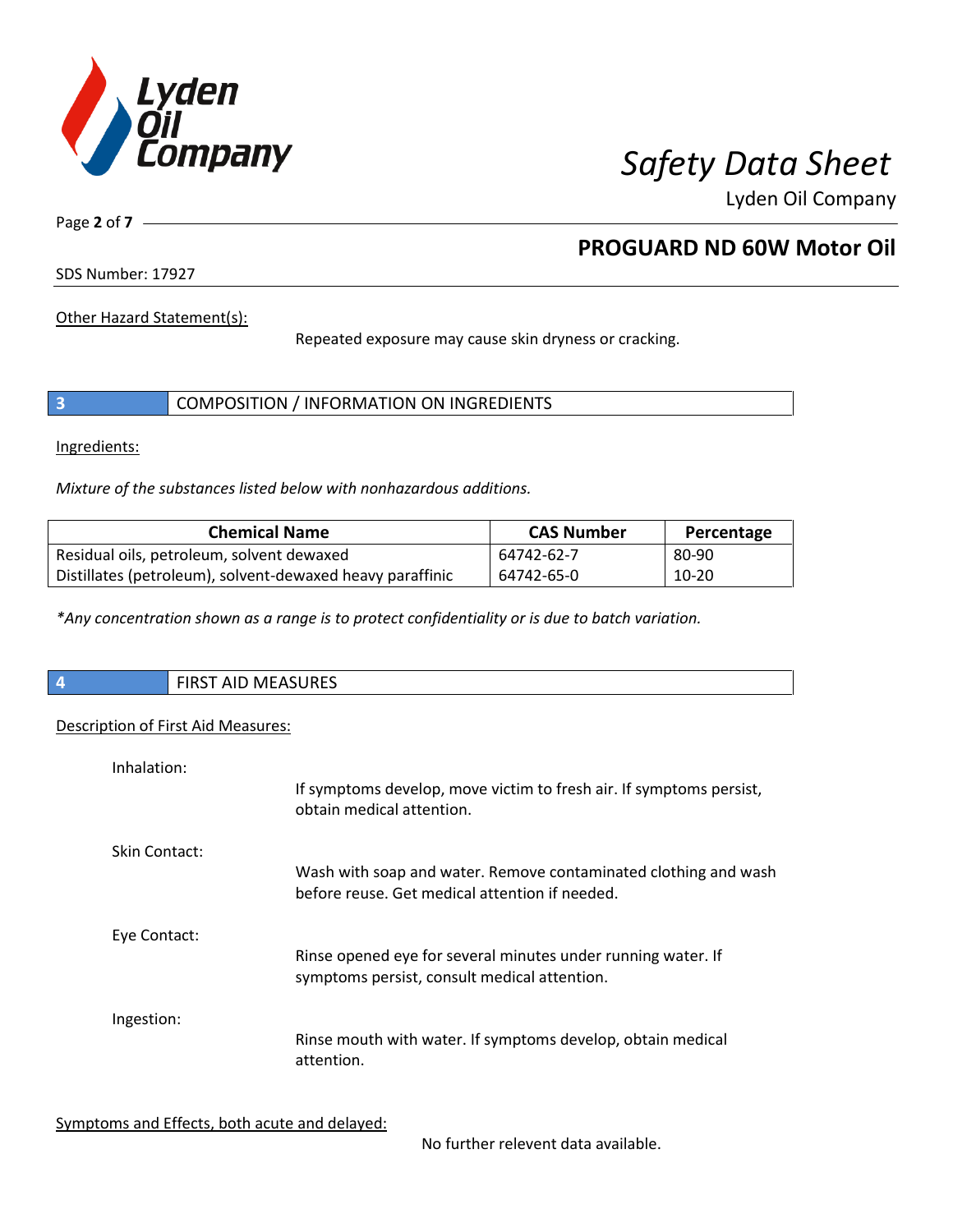

SDS Number: 17927

Page **3** of **7**

Recommended Actions:

Treat symptomatically. Call a doctor or poison control center for guidance.

| 5                                 | FIRE FIGHTING MEASURES                    |                                                                                                                                                                                                   |
|-----------------------------------|-------------------------------------------|---------------------------------------------------------------------------------------------------------------------------------------------------------------------------------------------------|
|                                   | Recommended Fire-Extinguishing Equipment: | Use dry powder, foam, or carbon dioxide fire<br>extinguishers. Water may be ineffective in fighting<br>an oil fire unless used by experienced fire fighters.                                      |
| Possible Hazards During a Fire:   |                                           | Hazardous combustion products may include: A<br>complex mixture of airborne solid and liquid<br>particulates and gases (smoke). Carbon monoxide.<br>Unidentified organic and inorganic compounds. |
|                                   | <b>Recommendations to Firefighters:</b>   | No special measures required.                                                                                                                                                                     |
| $6\phantom{1}6$                   | <b>ACCIDENTAL RELEASE MEASURES</b>        |                                                                                                                                                                                                   |
| <b>Personal Precautions:</b>      |                                           | Avoid contact with skin, eyes, and clothing.<br>Keep away from sources of ignition.                                                                                                               |
| <b>Emergency Procedures:</b>      |                                           | Contain spilled material, collect in suitable and<br>properly labled containers.                                                                                                                  |
| <b>Environmental Precautions:</b> |                                           | Do not allow to reach sewage system or any water<br>course.<br>Do not allow to enter ground waters.                                                                                               |

## **PROGUARD ND 60W Motor Oil**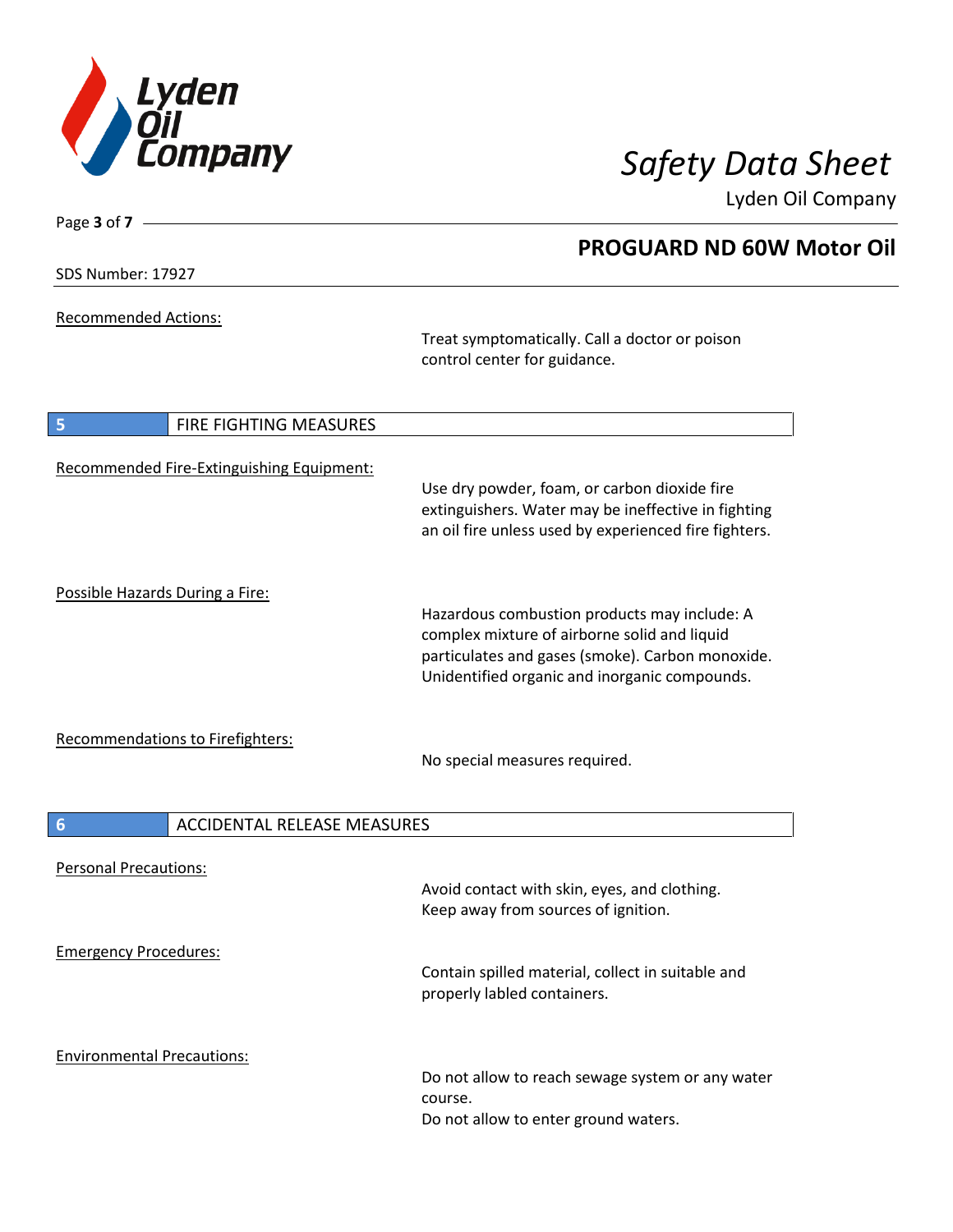

**PROGUARD ND 60W Motor Oil**

Lyden Oil Company

SDS Number: 17927

Page **4** of **7**

Cleanup Procedures:

Pick up excess with inert absorbant material.

**7** HANDLING AND STORAGE Handling Precautions:

Handle with care and avoid spillage on the floor. Do not cut, weld, drill, grind, braze, or solder container.

Storage Requirements:

Keep container tightly sealed. Keep away from sources of ignition.

## **8** EXPOSURE CONTROLS / PERSONAL PROTECTION

### Exposure Limits:

-64742-65-0 Distillates (petroleum), solvent-dewaxed heavy paraffinic (10-20%):

ACGIH TLV – Long-term value:  $5mg/m<sup>3</sup>$ OSHA PEL - Long-term value: 5mg/m<sup>3</sup>

## Engineering Controls:

All ventilation should be designed in accordance with OSHA standard (29 CFR 1910.94).

Personal Protective Equipment:

Wash hands before breaks and at the end of work. Use safety glasses and gloves.

## **9** PHYSICAL AND CHEMICAL PROPERTIES

Color: Amber Physical State: Liquid

Odor: Data not available Odor Threshold: Data not available pH: Data not available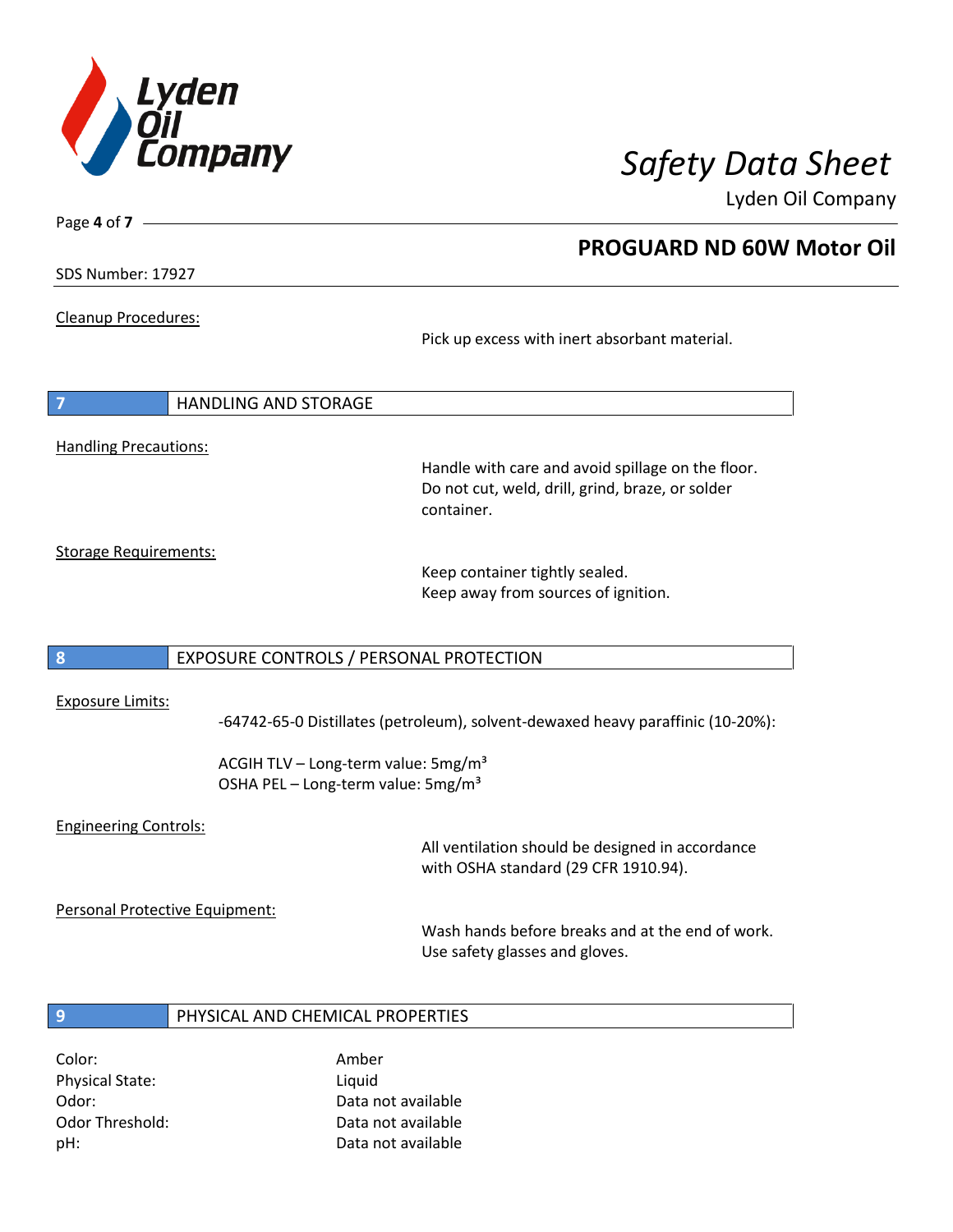

## SDS Number: 17927

Page **5** of **7**

# **PROGUARD ND 60W Motor Oil**

| <b>Melting Point:</b>             | Data not available                             |
|-----------------------------------|------------------------------------------------|
| <b>Boiling Point:</b>             | Data not available                             |
| <b>Boiling Range:</b>             | Data not available                             |
| Flash Point:                      | 204.4° C / 399.9° F (COC Method)               |
| <b>Evaporation Rate:</b>          | Data not available                             |
| Flammability:                     | Data not available                             |
| Flammability Limits:              | Data not available                             |
| Vapor Pressure:                   | Data not available                             |
| Vapor Density:                    | Data not available                             |
| <b>Relative Density:</b>          | Data not available                             |
| Solubilities:                     | Insoluble in water                             |
| <b>Partition Coefficient:</b>     | Data not available                             |
| <b>Auto-Ignition Temperature:</b> | Data not available                             |
| Decomposition Temperature:        | Data not available                             |
| Viscosity:                        | 17.5 mm <sup>2</sup> /sec (kinematic at 100°C) |
|                                   |                                                |

## **10** STABILITY AND REACTIVITY

| Stability:                  | Stable under normal conditions.                                  |
|-----------------------------|------------------------------------------------------------------|
| Reactivity:                 | Not reactive under normal conditions.                            |
| Conditions to Avoid:        | Extreme temperature, sparks, open flame, and<br>direct sunlight. |
| <b>Hazardous Reactions:</b> | No known hazardous reactions.                                    |
| Incompatible Materials:     | No further relevant information available.                       |
| Decomposition Products:     | Hazardous decomposition products are not<br>expected to form.    |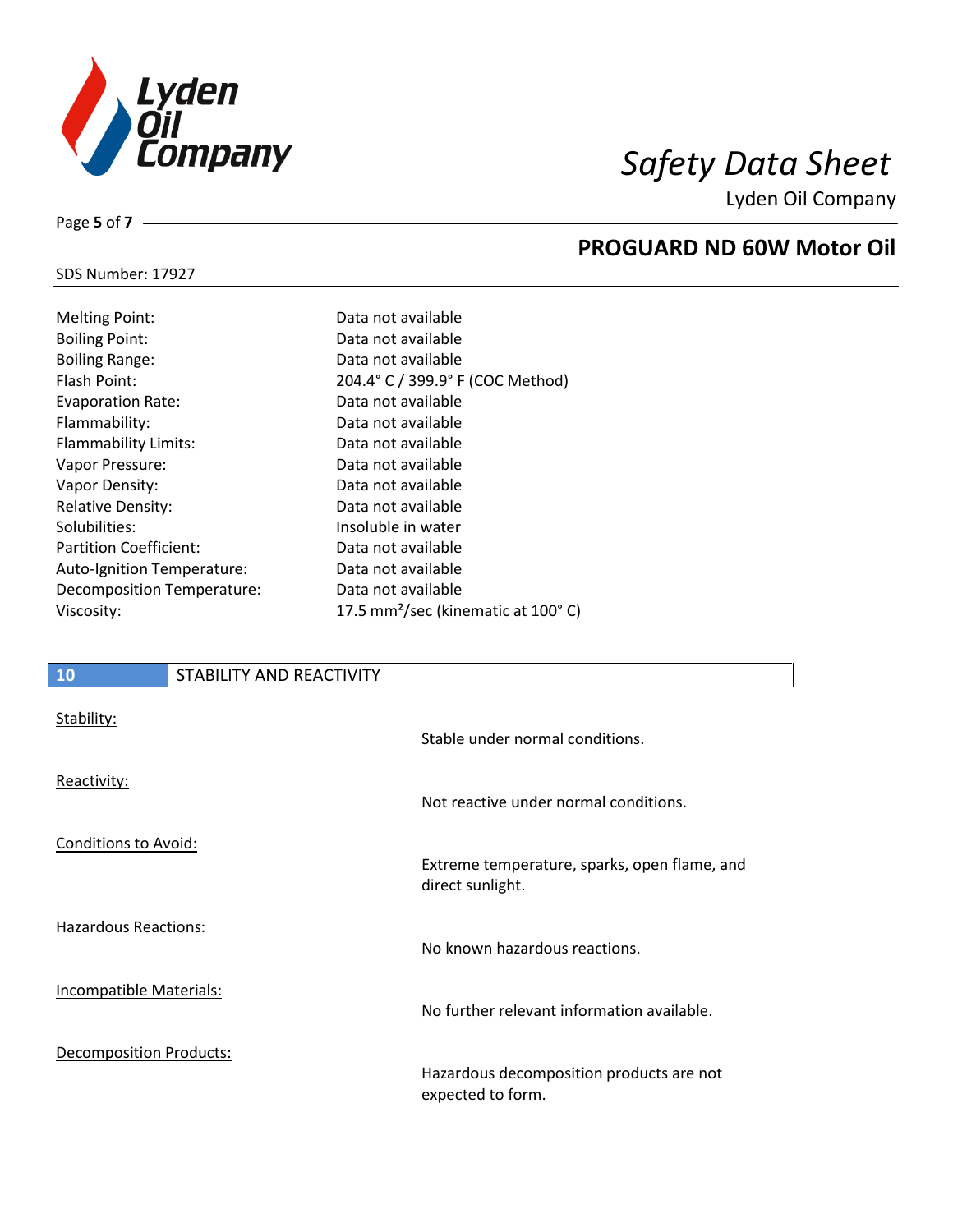

SDS Number: 17927

Page **6** of **7**

## **PROGUARD ND 60W Motor Oil**

| 11                           | <b>TOXICOLOGICAL INFORMATION</b>    |                                                                                                                                                                                                             |
|------------------------------|-------------------------------------|-------------------------------------------------------------------------------------------------------------------------------------------------------------------------------------------------------------|
| Routes of Exposure:          |                                     | Skin and eye contact are the primary routes of<br>exposure although exposure may occur following<br>accidental ingestion.                                                                                   |
| <b>Exposure Effects:</b>     |                                     | Repeated skin contact may cause dermatitis or an<br>oil acne.                                                                                                                                               |
| <b>Measures of Toxicity:</b> |                                     | <b>Component Acute Toxicity Estimates:</b><br>Residual oils, petroleum, solvent dewaxed:<br>Oral LD50: >5000 mg/kg (rat)<br>Dermal LD50: >2000 mg/kg (rabbit)<br>Inhalative LC50: 2.18 mg/l (4 hours) (rat) |
|                              | Carcinogenic/Mutagenic Precautions: | Non-carcinogenic and not expected to be<br>mutagentic.                                                                                                                                                      |
| 12                           | <b>ECOLOGICAL INFORMATION</b>       |                                                                                                                                                                                                             |

Ecological Precautions:

Avoid exposing to the environment.

### Ecological Effects:

No specific environmental or aquatic data available.

## **13** DISPOSAL CONSIDERATIONS

### Disposal Methods:

Dispose of waste material in accordance with all local, state, and federal requirements.